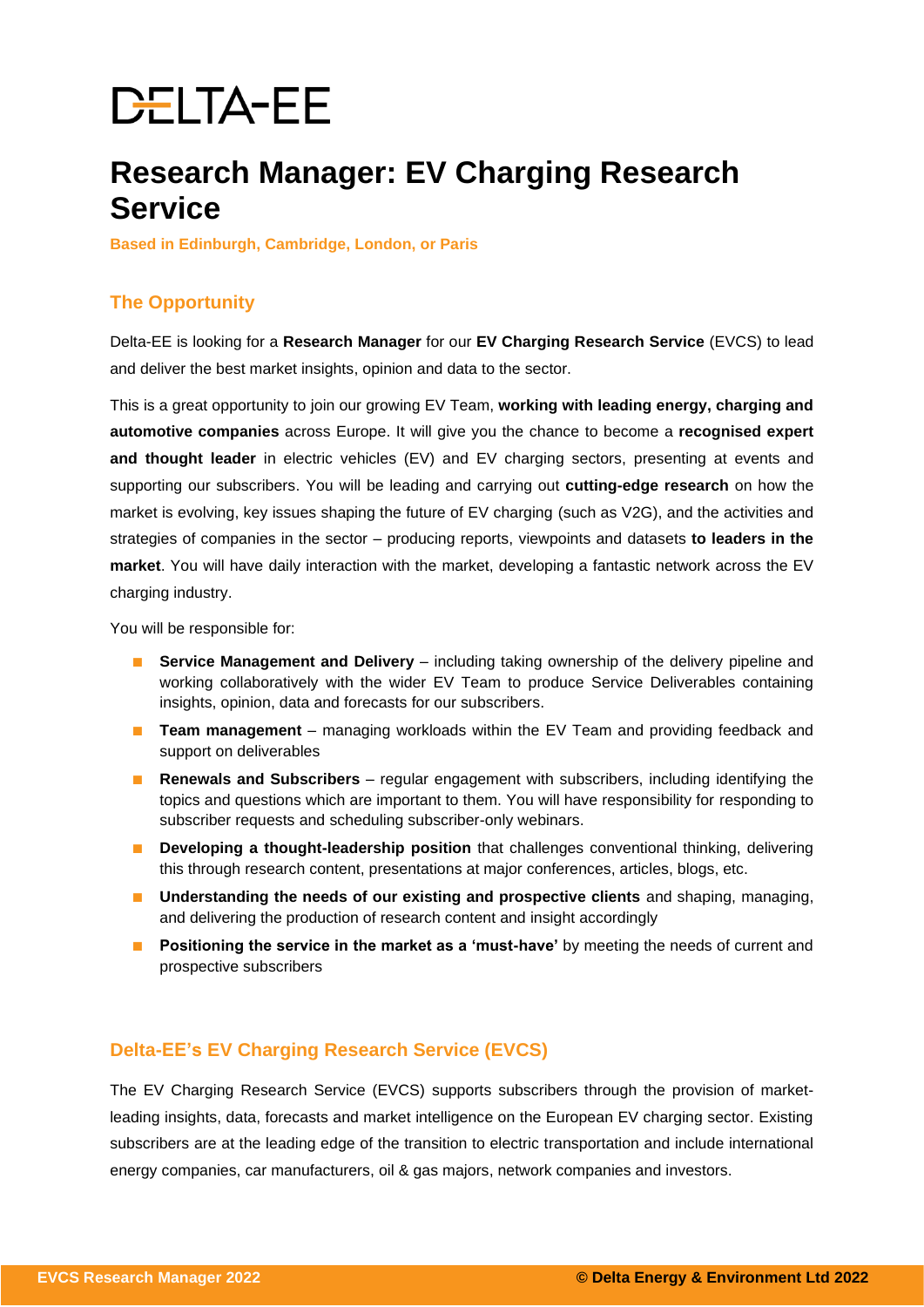# **DELTA-EE**

The EVCS looks across four key pillars of the EV charging industry: Home Charging, Public Charging, Fleets, and Smart Charging. Our EV Team is regularly publishing reports, market data and forecasts on each of these pillars, and conducting annual surveys of existing EV drivers across Europe.

The types of questions we seek to answer include:

- How are EV drivers charging their vehicles at home and on the move? What EV charging products and services are they using?
- How many chargepoints are installed today? How quickly will the market grow to 2030?
- What innovative smart charging propositions are being delivered to EV drivers?
- What propositions are being developed for electric fleets?
- How is public EV charging being retailed across Europe?
- What routes-to-market are being used to sell home wallboxes? How is this likely to change as the EV market matures in the next years?

# **What we are looking for**

If you have the right skills for the job, we want to hear from you. We encourage applications from the right candidates regardless of age, disability, gender identity, sexual orientation, religion, belief, or race.

#### **For this position, you will be able to demonstrate:**

- Experience in the energy sector, preferably related to EVs / EV charging. We will consider candidates with highly relevant BSc, MSc, PhD, or MBA qualifications as part of this.
- Preferably with experience in a similar project management or service management role.
- Excellent analytical and problem-solving skills able to quickly understand and simplify complex issues using creative, analytical, and logical approaches, dealing with both qualitative and quantitative information.
- Excellent interpersonal, writing and communication skills.
- Collaborative and team-oriented working skills.
- Evidence of your ability to apply a variety of research methods, including face-to-face and telephone discussion with industry experts and other professionals.
- The ability to synthesise information and insight from a variety of sources, to create impactful research for our clients.
- A willingness to develop new industry contacts and clients and attend events where required.
- Commercial acumen the ability to think commercially about the needs of our clients.

# **About Delta-EE – Experts in New Energy**

Delta-EE is Europe's leading research and consulting company helping organisations develop the right strategies, business models and customer propositions for the energy transition. The depth and breadth of our expertise in the energy transition space makes Delta-EE unique and our mission is to help our